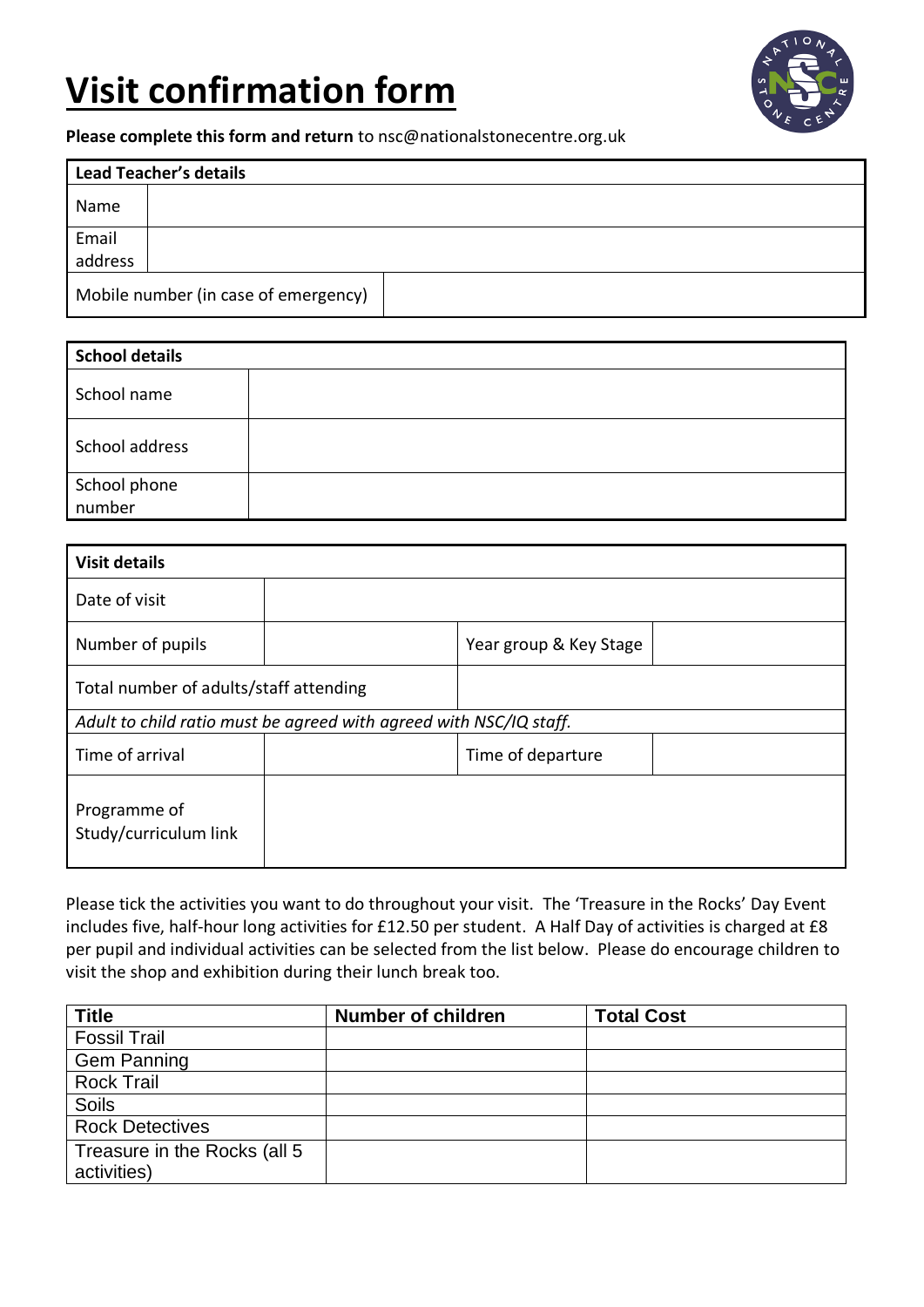

It is highly recommended that the Trip Co-ordinator/Teachers come to the site beforehand to ensure that their risk assessments are appropriate according to the venue.

Treasure in the Rocks is run based on children arriving and ready to start activities by 10.30 and leave at 2.00 pm at the earliest. If however, there is a delay in arrival, we may not be able to deliver all 5 activities in the time available. Under these circumstances, our volunteers will endeavour to run what is feasible in the time available.

## IMPORTANT! The following MUST be read and signed by the Head Teacher:

On behalf of the school it is confirmed that, unless any damage, loss, claim or injury is due to the negligence of National Stone Centre or its volunteers:

- 1. We accept full responsibility for any damage done to your property by any member of our party.
- 2. We will indemnify National Stone Centre against any claim by third parties (including members of our party) for injury, loss or damage caused during the visit by any member of our party.
- 3. NSC will not be liable for injury, loss or damage sustained by any member of our party.

### Signed by Head Teacher Date: Date: Date: Date: Date: Date: Date: Date: Date: Date: Date: Date: Date: Date: Date: Date: Date: Date: Date: Date: Date: Date: Date: Date: Date: Date: Date: Date: Date: Date: Date: Date: Date: D

# *Please note that the information on this form will be stored for 1 Year for reference purposes. After that time it will be destroyed. For further details please contact us on 01629 824833*

For exploring the site, it is essential that all visitors:

- wear suitable footwear for walking on tracks and trails
- wear suitable clothing for changing weather
- stay with the group leader and listen carefully to safety instructions given by NSC volunteers.
- stay on paths and routes guided by our volunteers

If you feel that any of these requirements will be an issue for anyone in your group, please contact us to discuss.

Please also be aware that our site is an open access site so there are members of the public on site at all times. We also have a café on site and our toilets are public toilets shared with the café visitors. We aim to close the toilets to the public on arrival for a short period of time, at breaktimes and prior to departure to ensure your children's safety. If children require the toilet in between those times, please ensure a member of your team attend to ensure their safety. There may be times when we need to allow individuals from the general public through to use the disabled toilet even when the school are using the main toilets. Be aware also that The National Stone Centre and The Blue Lagoon Café are a dog friendly site and the grounds are used for dog walking.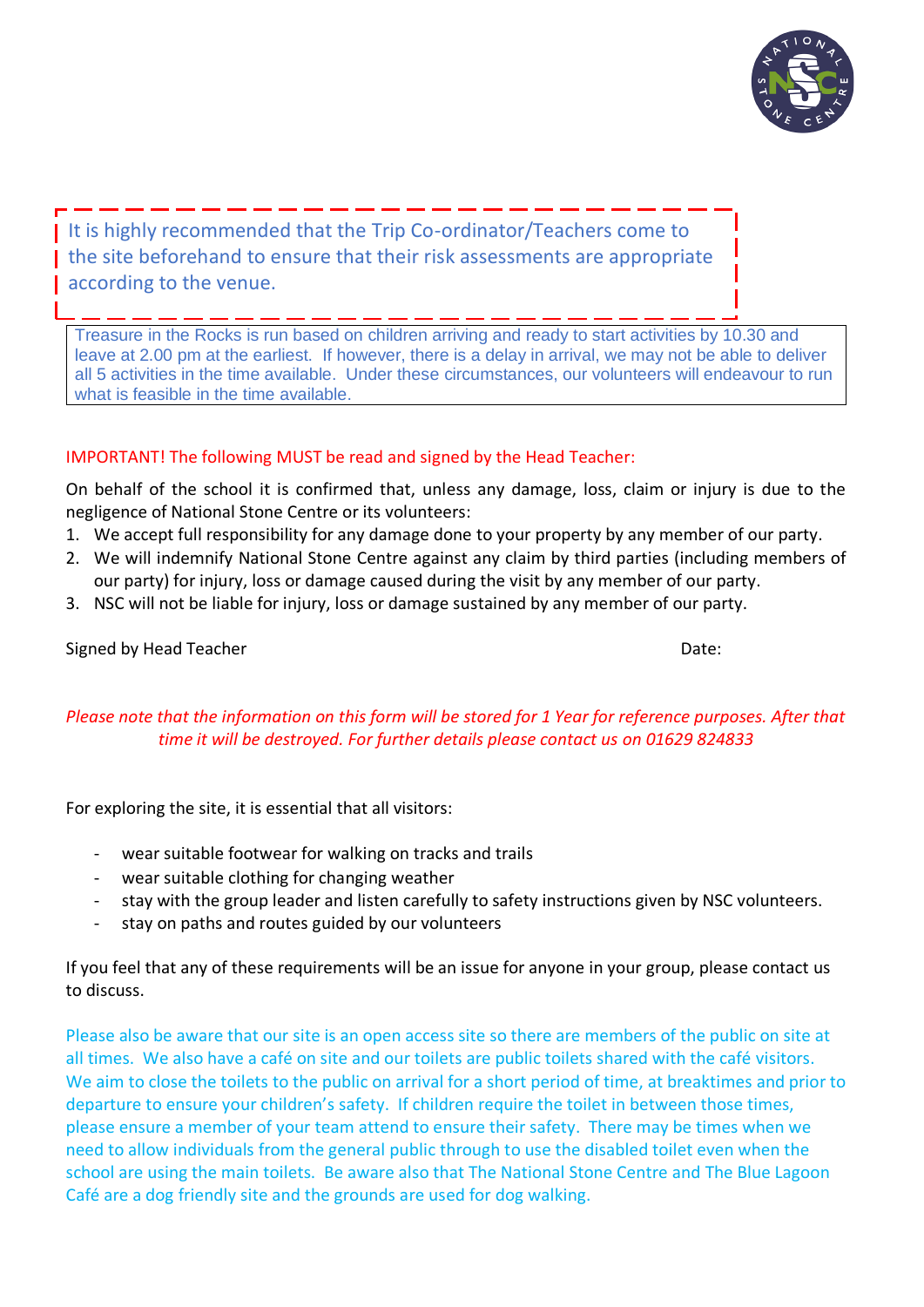# **Medical/SEND form**



It is helpful to know, in advance of your visit, about any children with needs that may be challenged by our environment so we can ensure their safety and support you the best way we can. This may include medical/behavioural/disability/emotional issues. We aim to provide as inclusive an experience as we possibly can. Please complete this form, if applicable, and return it along with your booking confirmation form.

| School name |  |  |
|-------------|--|--|

Please give details of any medical conditions, relevant disabilities or special educational need that we should we aware of e.g. wheelchair access, behavioural issues, etc. Please include details of how this pupil will be supported by your team and include separate individual risk assessments if required.